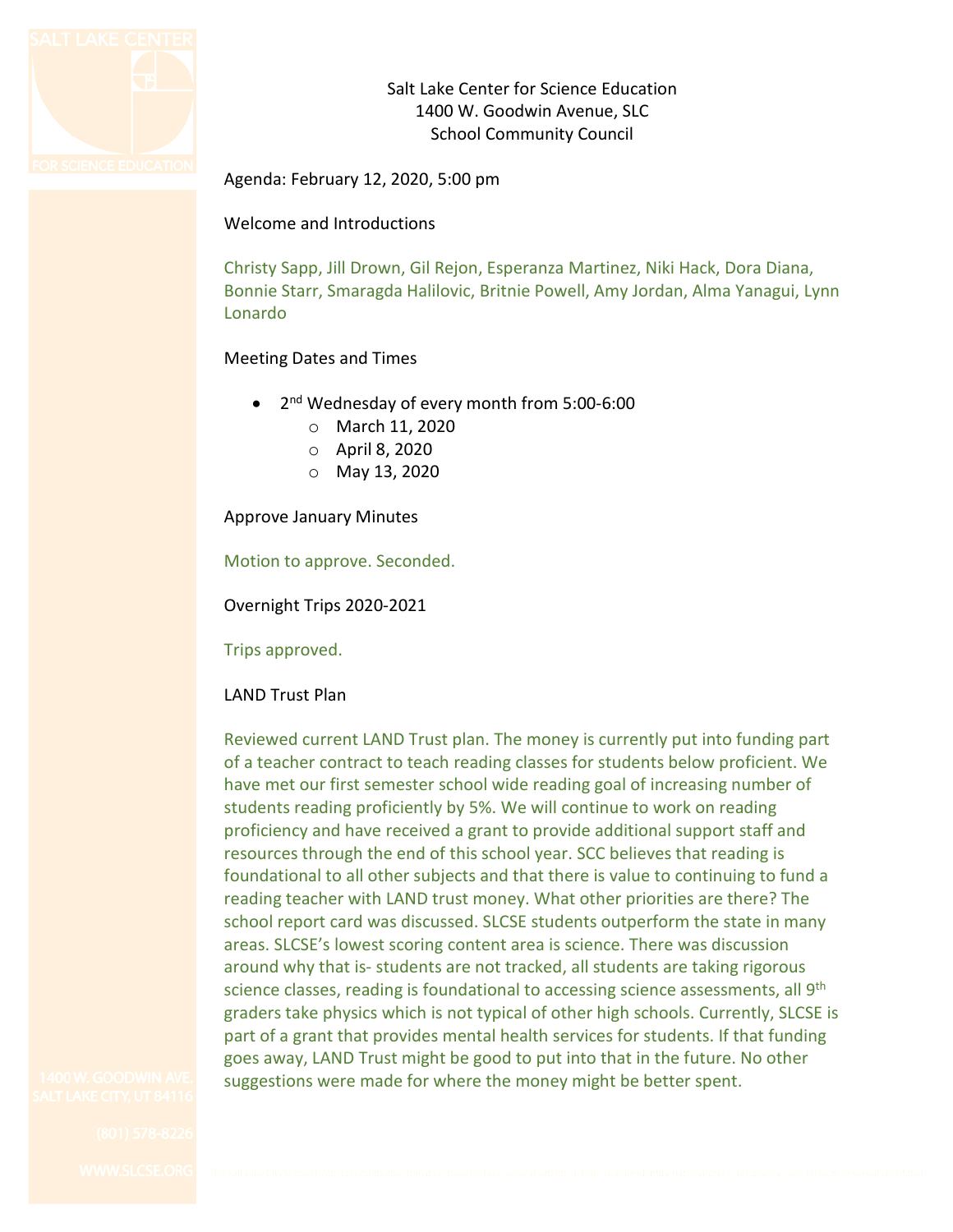Roll Call Vote in favor of utilizing LAND Trust money to fund a reading teacher on the SLCSE Rose Park campus:

Jill Drown- Yes

Lynn Lonardo- Yes

Britnie Powell- Yes

Niki Hack- Yes

Amy Jordan- Yes

Dora Diana- Yes

Smaragda Halilovic- Yes

Bonnie Starr- Yes

Christy Sapp- Yes

## University Neighborhood Partners Project Discussion

Alma reviewed the comic that has been created as a tool to educate families about School Community Council. UNP needed IRB approval to do their project with SCCs in the district. There are several other schools participating. They want to take notes at meetings and each member would complete a survey at the end of the meeting.

## Open House Report

The Open House went well. It was a busy night. Prospective students were excited by the students they interacted with and by the different experiences they were able to participate in that evening. Prospective parents were able to talk with some of our current parents. Applications are looking great. The window closes 2/21/20.

## Spring Assessments

## 11th Grade ACT

All students in 11th grade will take the ACT for free on Tuesday, March 3 at SLCSE. They will begin the test at 8:30AM.

Teachers have been working to help students prepare for the ACT. Rigorous content instruction and practice reading, writing, solving equations, and interpreting graphs are all a part of regular classes. More explicitly for the test, students were given an explanation of the ACT format as well as test taking tips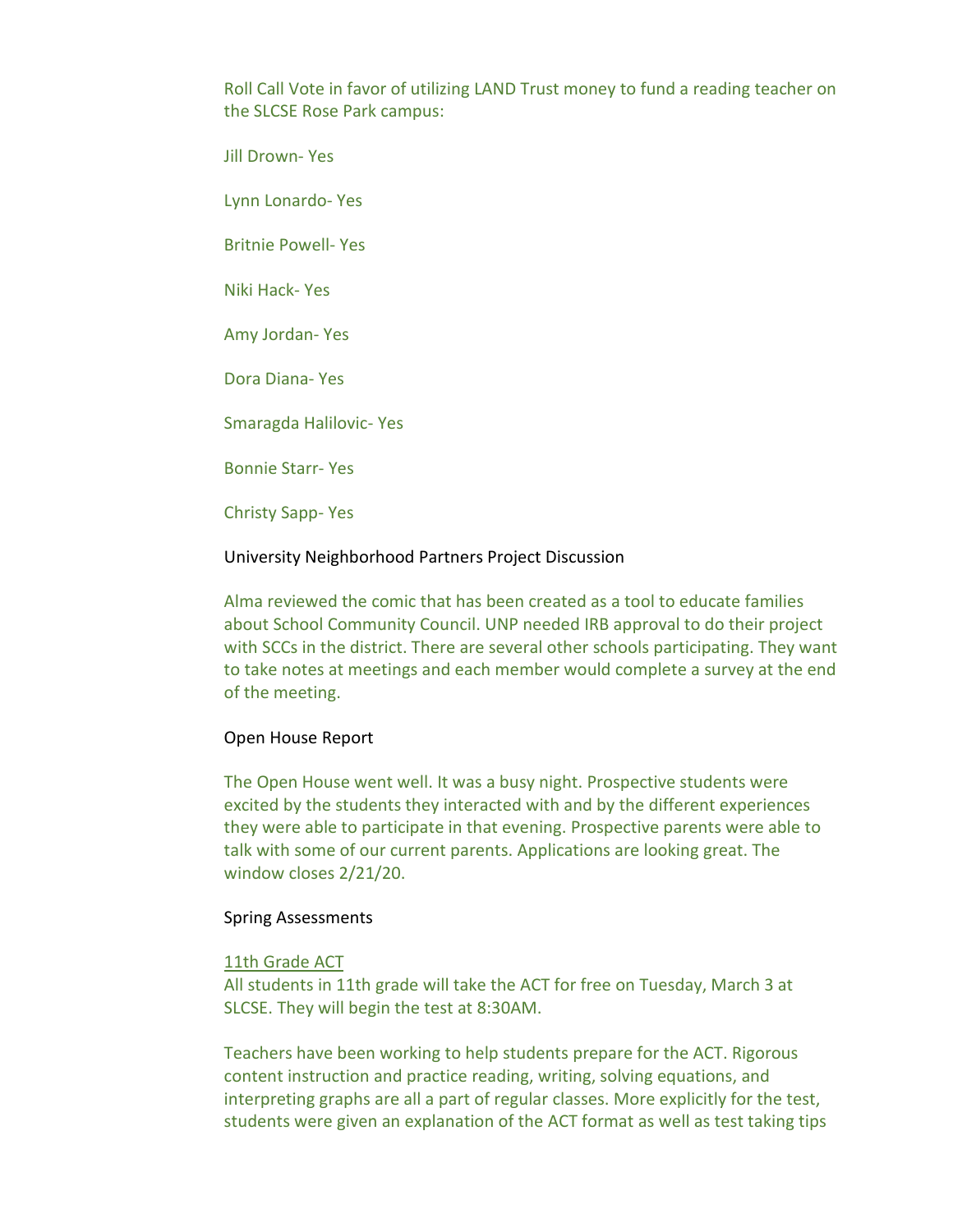and resources in October. Students completed practice questions and/or sections in their Math, Science, Language Arts, and World History classes. A full length practice test was taken over two days in November. Students will take another full length practice test on Thursday, February 13.

There are many ways for students to prepare for the ACT outside of class. The Day-Riverside Library has free ACT Study Sessions every Tuesday from 5-6:30PM. Cameron Grey and Myles Crandall are offering free ACT tutoring in Mr. Crandall's classroom from 4-5:30 for any interested students on Thursday 02/06, 02/20, and 02/27.

The Salt Lake Public Library has online resources for ACT prep, they also have books that can be checked out. Shmoop is another online ACT site that all students in Utah can access for free.

## 9th and 10th grade students: ACT Aspire

The Utah state standardized test for students in 9th and 10th grade is now ACT Aspire. This program was introduced last year in part because it aligns to the ACT and provides students with early practice. This year, students will take the test on computers over two days in late April or early May. Each student will take two subject tests per day for two days (to cover the four subject areas of Math, Reading, Science, and English over two mornings). Students have 45 minutes for the English test, 60 minutes for Science, 90 minutes for Reading, and 90 minutes for Math. Students will have a break in-between tests and the two 90 minute tests will not be on the same day.

## Issues of Interest

- Legislative Updates:
	- o HB 16 SCHOOL MEALS PROGRAM AMENDMENTS sponsored by Representative Dan Johnson [https://le.utah.gov/~2020/bills/static/HB0016.html](https://le.utah.gov/%7E2020/bills/static/HB0016.html) The bill states that a school community council or charter trust land council could make a recommendation to the local school board or charter school board concerning participation of their school in the School Breakfast Program.
	- o HB 58 ELECTRONIC CIGARETTES IN SCHOOLS AMENDMENTS sponsored by Representative Susan Pulsipher [https://le.utah.gov/~2020/bills/static/HB0058.html](https://le.utah.gov/%7E2020/bills/static/HB0058.html) Under the requirements of this bill, the school community council or charter trust land council provides input to the school's principal in developing a positive behaviors plan. The positive behaviors plan is a *plan to address the causes of student use of tobacco, alcohol, electronic cigarette products, and other controlled substances through promoting positive behaviors*.
	- o HCR 3 CONCURRENT RESOLUTION ENCOURAGING CONSIDERATION OF A LATER START TIME FOR HIGH